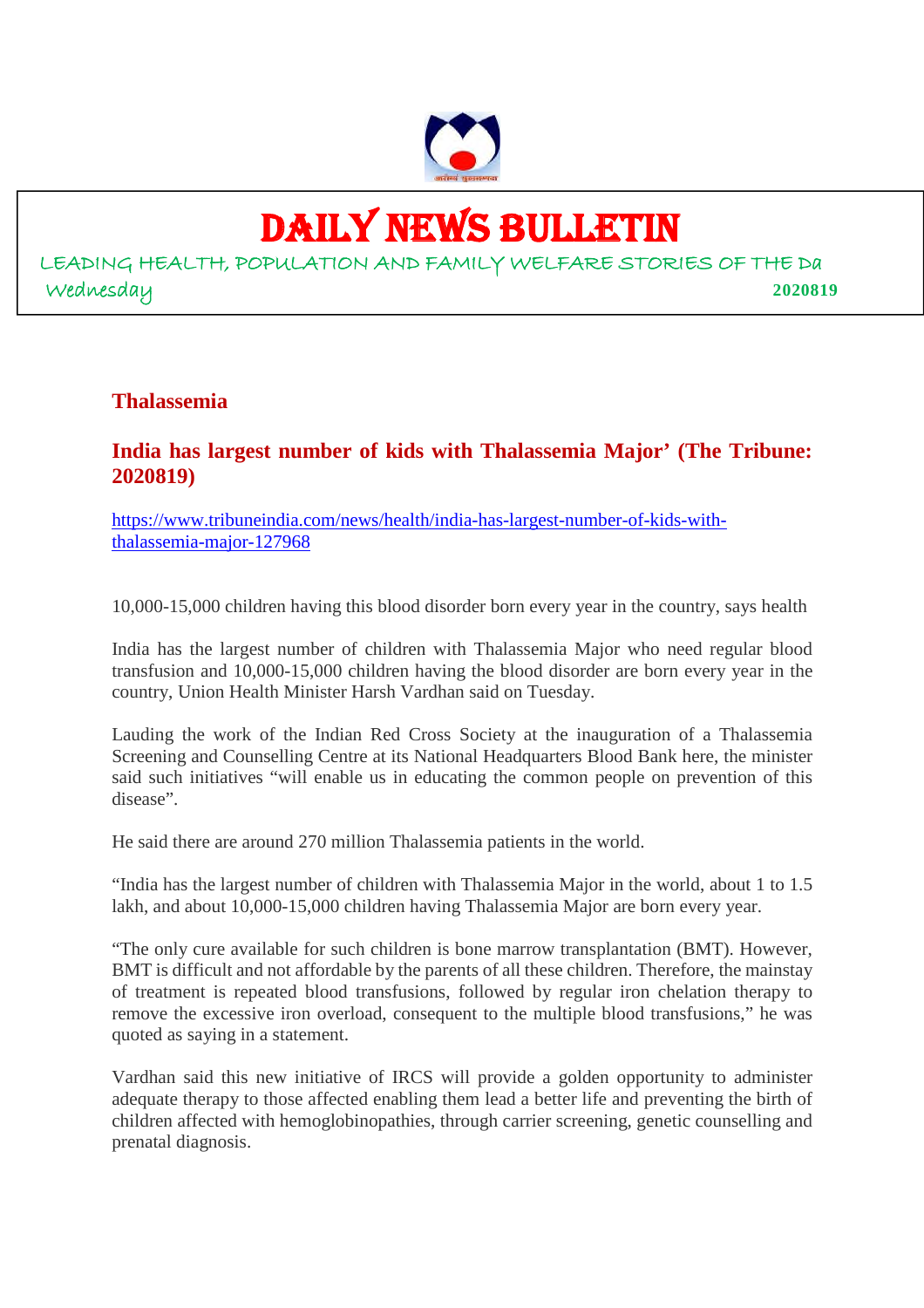"This programme will aid in prevention of birth of children affected with hemoglobinopathies, through well-planned screening programmes, information dissemination and awareness generation activities and help avert the imminent threat of this genetic disorder turning into a major health problem.

"With these progressive initiatives, we shall soon be able to achieve the New India being envisioned by the prime minister by 2022," he said.

Haemoglobinopathies such as Thalassemia and sickle cell disease are inherited disorders of red blood cells and are preventable. These illnesses are chronic, life impairing and in some cases, life threatening and impose a heavy emotional and financial burden on families.

In India, Thalassemia Major and the severe form of Thalassemia Intermedia (TI) constitute the major burden of disease. Both are commonly managed by regular lifelong blood transfusions and regular iron chelation, the statement said.

These Thalassemia syndromes are caused by inheritance of abnormal (beta) Thalassemia genes from both parents or abnormal beta-Thalassemia gene from one parent and abnormal variant haemoglobin gene (HbE, HbD) from the other parent, it said.



#### **Mental health**

#### **COVID-19 pandemic causes mental health crisis in Americas, says WHO official (The Tribune: 2020819)**

https://www.tribuneindia.com/news/health/covid-19-pandemic-causes-mental-health-crisisin-americas-says-who-official-127964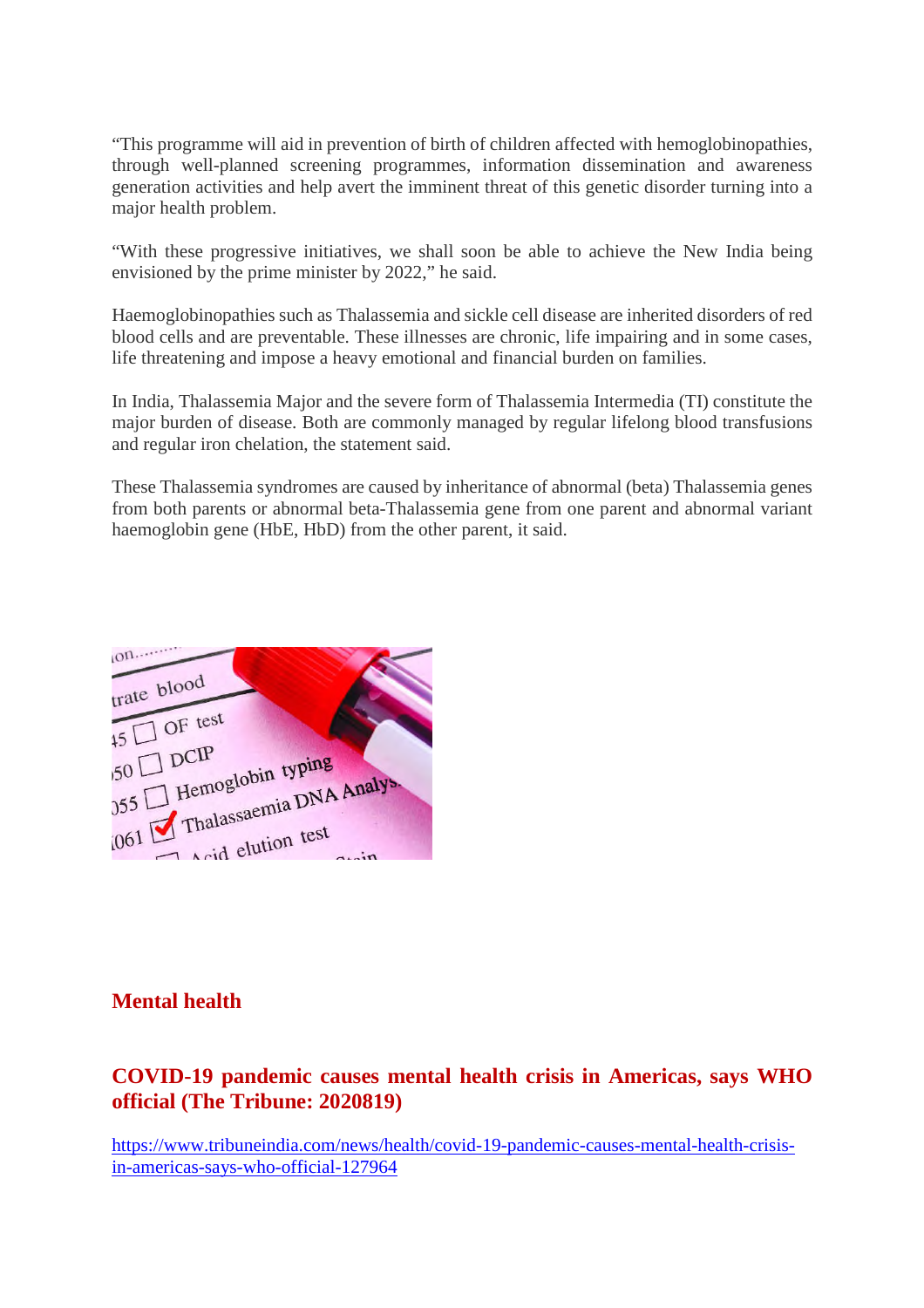Attention must be paid to rising domestic violence, say experts

COVID-19 pandemic causes mental health crisis in Americas, says WHO official For representation only. File photo

The COVID-19 pandemic is causing a mental health crisis in the Americas due to heightened stress and use of drugs and alcohol during six months of lockdowns and stay-at-home measures, the World Health Organization's regional director said on Tuesday.

The pandemic also has brought a related problem in a surge in domestic violence against women, Carissa Etienne said in a virtual briefing from the Pan American Health Organization in Washington.

"The COVID-19 pandemic has caused a mental health crisis in our region at a scale we've never seen before," she said. "It is urgent that mental health support is considered a critical component of the pandemic response."

Etienne called on governments to expand mental health services and prioritize mental health as part of their response to the pandemic.

Many people are stressed by fear of developing the severe illness caused by the novel coronavirus, while doctors, nurses and health workers are working longer hours than ever before and risking their lives in hospitals, she said.

Attention must be paid to rising domestic violence, Etienne said.

"Ongoing stay-at-home measures, coupled with the social and economic impacts of this virus, are increasing the risks of domestic violence---home is not a safe space for many," she said.

Helpline calls have risen in Argentina, Colombia and Mexico, but the real extent of domestic violence during the COVID-19 pandemic is likely under-estimated, as survivors are stuck at home and outreach services are interrupted, Etienne said.

"With reduced contact to friends and family or barriers in access to services and shelters, we are leaving survivors with nowhere to go," she warned.

Coronavirus cases in the Americas have reached almost 11.5 million and more than 400,000 people have died as a result of the pandemic, the WHO regional director said.

The region continues to carry the highest burden of the disease, with 64 per cent of officially reported global deaths despite having 13 per cent of the world's population. The biggest drivers of the case counts are the United States and Brazil, she said.

But there are increasing cases in the Caribbean, and new infections are rising in Peru, the Dominican Republic, Jamaica, the Bahamas and Trinidad and Tobago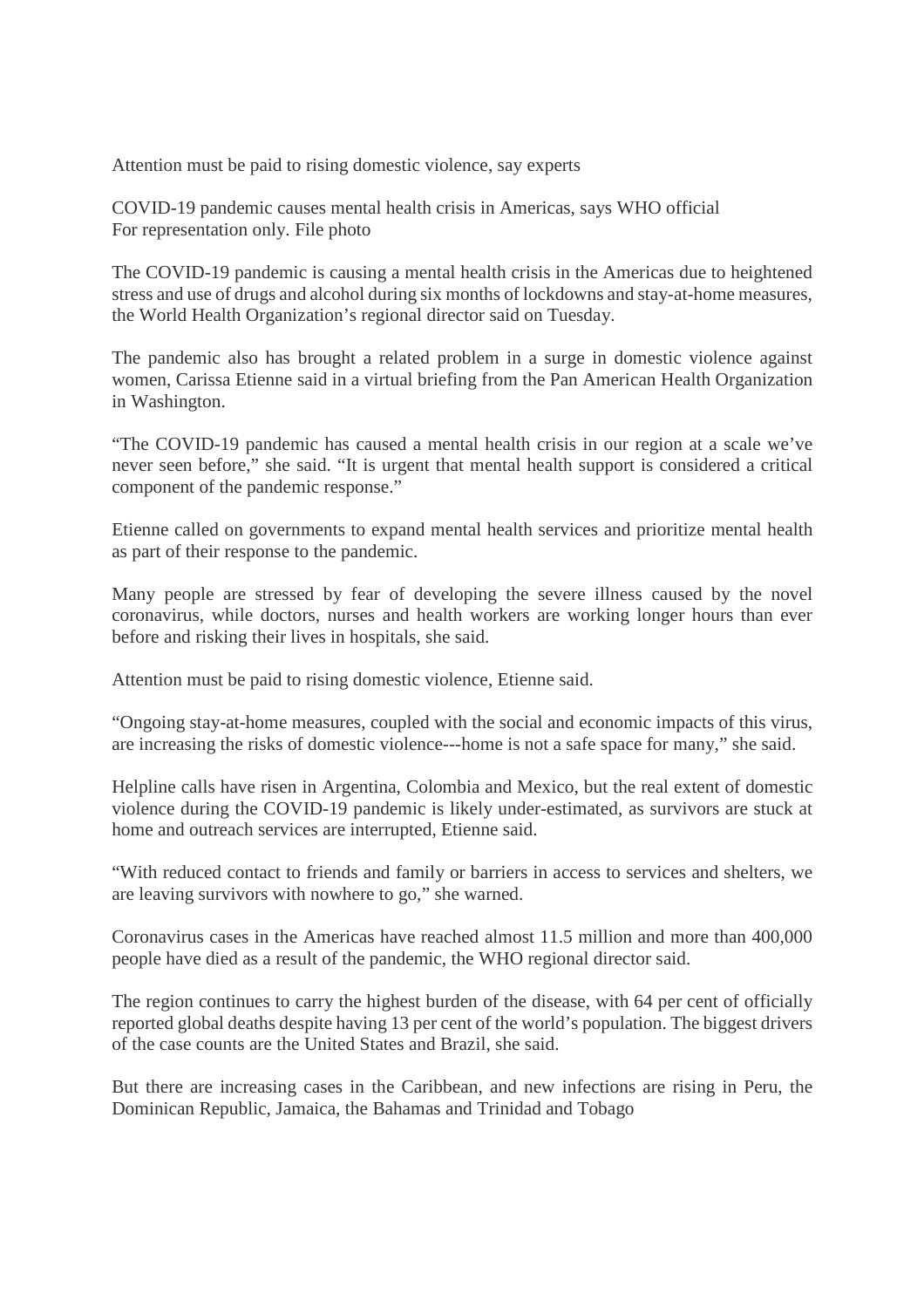

#### **Depression**

#### **UK rates of depression double among adults during lockdown (ThTribune: 2020819)**

https://www.tribuneindia.com/news/health/uk-rates-of-depression-double-among-adultsduring-lockdown-127963

UK rates of depression double among adults during lockdown

Rates of depression appear to have almost doubled in Britain since the country was put into lockdown in late March as a result of the coronavirus pandemic, according to the country's official statistics agency.

The Office for National Statistics said in a special study released on Tuesday that 19.2% of adults were likely to be experiencing symptoms of depression in June, three months into the lockdown of large chunks of society and the economy.

That proportion is up from 9.7% recorded between July 2019 and March.

The statistics agency, which assessed the same 3,527 of adults before and during the pandemic, said feelings of stress or anxiety were the most common way adults were experiencing some form of depression, with around 85% of those reporting symptoms.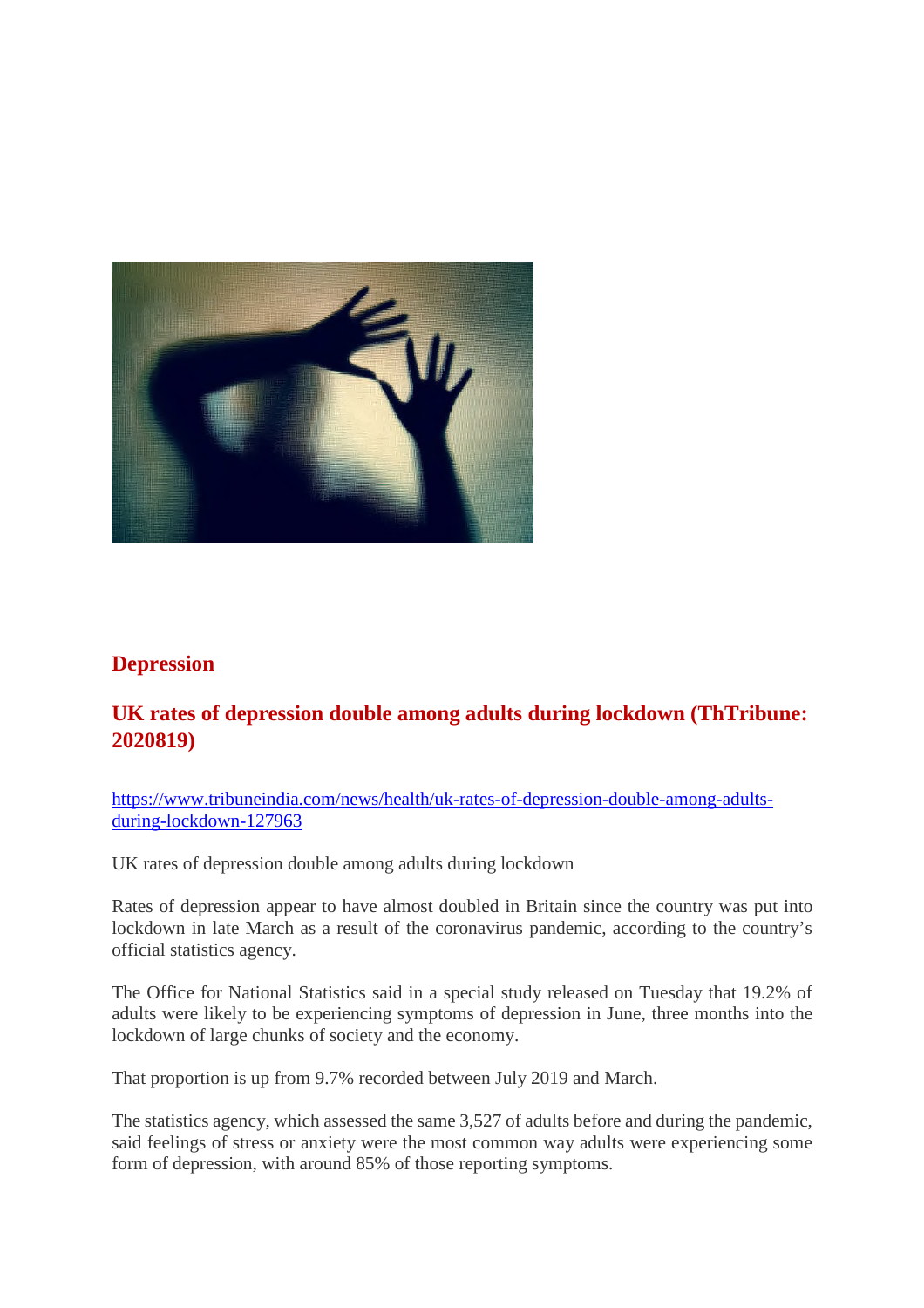"Revisiting this same group of adults before and during the pandemic provides a unique insight into how their symptoms of depression have changed over time," said statistician Tim Vizard.

During the height of the lockdown, which was imposed on March 23 and has only been eased over the past couple of months, people were isolated from friends and family, and often alone — an isolation backdrop that has the potential to cause mental harm.

In addition, people have clearly fretted about contracting and then spreading the coronavirus in a country that now has Europe's highest COVID-related death toll with more than 40,000 victims.

Many people have also been worried about their jobs and future financial well-being as the economy nose-dived in the face of the restrictions on everyday life.

Though all age brackets reported higher levels of depression, the study found that younger adults between 16 and 39 years of age were proportionately more likely to do so, with nearly a third reporting symptoms of depression — a generational contrast to the coronavirus' impact on physical health.

Simon Wessely, a professor of psychiatry at King's College London, voiced worries that this occurred even before the recession really bites "when we can expect things to get even worse".

Though the economy has contracted by a fifth during the pandemic, the government has managed to contain the number of people becoming unemployed by a special salary support program that has been used by over a million firms to retain more than 9 million workers, who may otherwise have been fired.

With the Job Retention Scheme due to end in October, there are worries that many of those jobs will be lost. In addition, there are many younger people joining the labour market at a particularly inopportune time.

Vizard said younger adults, women or disabled people were the "most likely" to experience some form of depression during the pandemic, along with those who were not able to afford a one-off but necessary purchase worth at least 850 pounds (USD 1,100).

According to the study, one in eight adults, or 12.9%, developed moderate to severe depressive symptoms during the pandemic, while a further 6.2% of the population continued to experience this level of depressive symptoms from before. It also found that around 3.5% of sufferers saw an improvement during the pandemic.

Charley Baker, associate professor of mental health at the University of Nottingham, said the study's findings were "unsurprising" and that those highlighted as struggling the most are those already deemed to be more vulnerable to symptoms such as anxiety.

"Perhaps we — all of us — need to reach in to proactively support people, rather than expecting people to reach out when this may be even more challenging than when in non-COVID times," she said. AP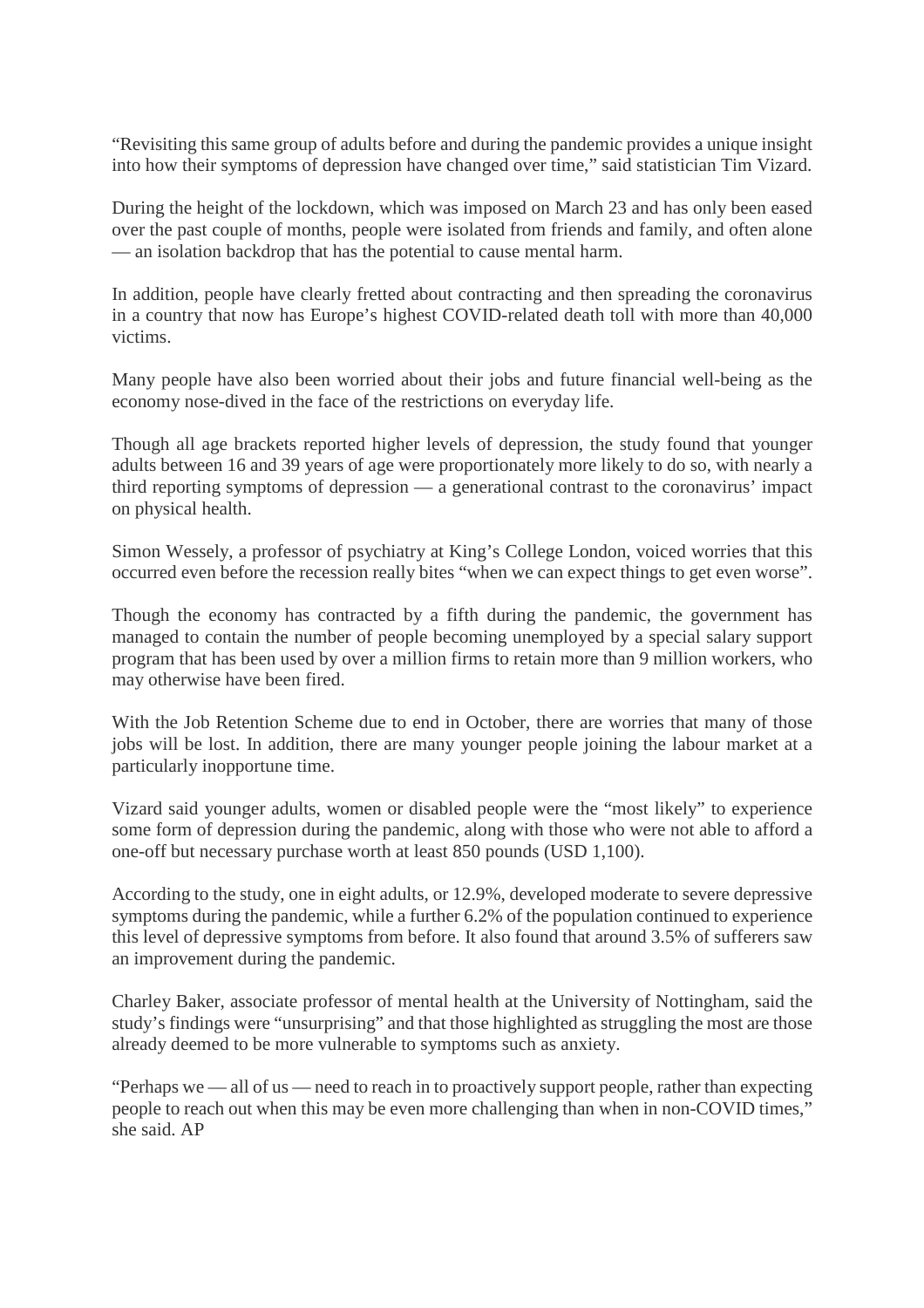#### **Vaccine**

#### **COVID-19: Herd immunity requires effective vaccine, says WHO (The Tribune: 2020819)**

https://www.tribuneindia.com/news/health/covid-19-herd-immunity-requires-effectivevaccine-says-who-127927

As a global population, we are nowhere close to the levels of immunity required to stop this disease transmitting, says WHO's emergencies chief Dr Michael Ryan

COVID-19: Herd immunity requires effective vaccine, says WHO

The World Health Organization says the planet is nowhere near the amount of coronavirus immunity needed to induce herd immunity, where enough of the population would have antibodies to stop the spread.

Herd immunity is typically achieved with vaccination and most scientists estimate at least 70 per cent of the population must have antibodies to prevent an outbreak. But some experts have suggested that even if half the population had immunity, there might be a protective effect.

WHO's emergencies chief Dr Michael Ryan largely dismissed that theory at a press briefing on Tuesday, saying we should not live "in hope" of achieving herd immunity.

"As a global population, we are nowhere close to the levels of immunity required to stop this disease transmitting," he said. "This is not a solution and not a solution we should be looking to."

Most studies conducted to date have suggested only about 10 per cent to 20 per cent of people have antibodies.

Dr Bruce Aylward, a senior adviser to WHO's director-general, added that any mass immunisation campaign with a COVID-19 vaccine would aim to cover far more than 50 per cent of the world's population.

"We don't want to be wrong," he said. "You want to plan to get high coverage and not get lulled into a dangerously seductive suggestion that (the herd immunity threshold) could be low." AP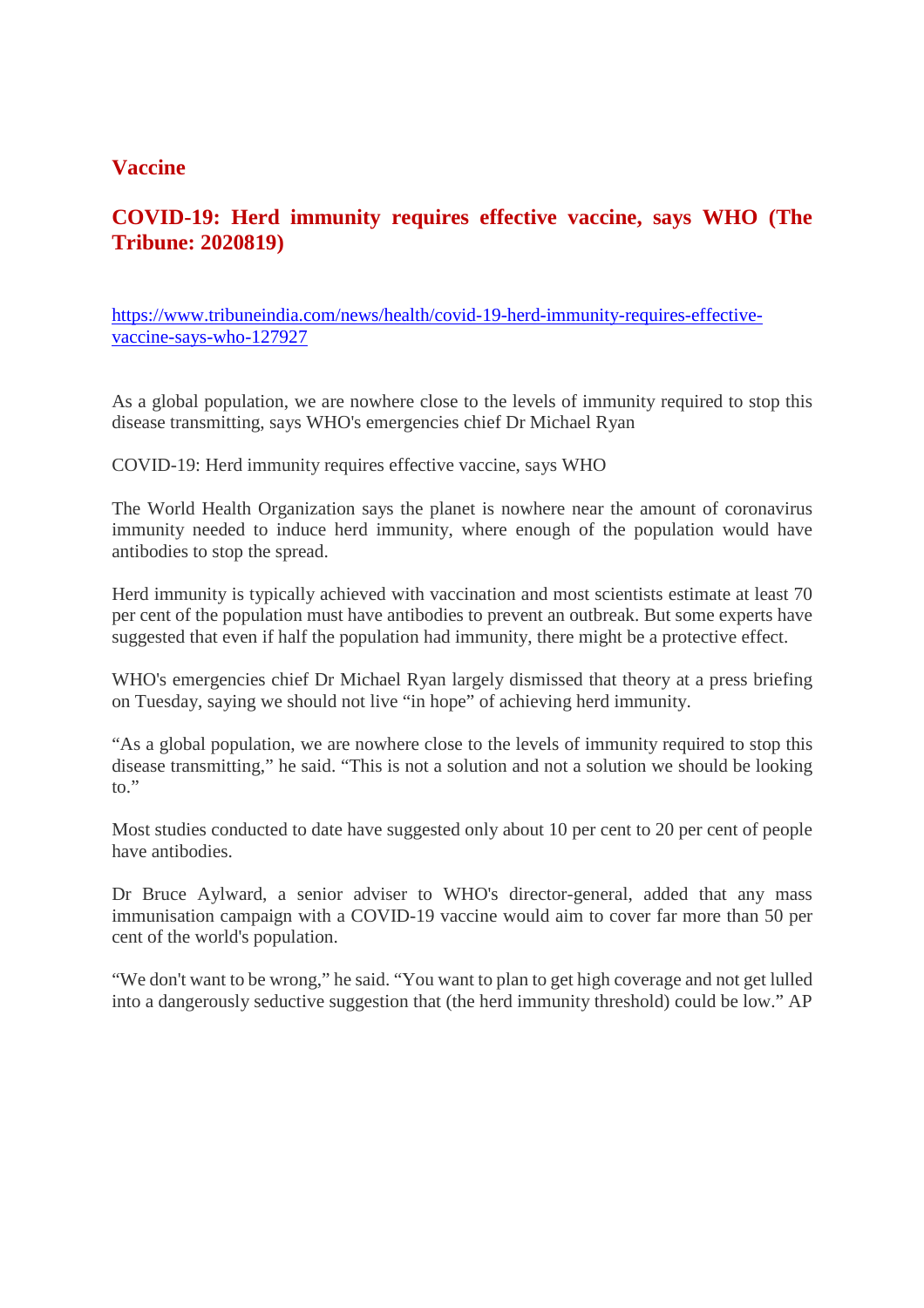#### **Covid-19: What you need to know today (Hindustan Times: 2020819)**

#### https://epaper.hindustantimes.com/Home/ArticleView

On Tuesday, the World Health Organization (WHO) said the spread of the coronavirus disease around the world is driven by younger people, those in their 20s, 30s, and 40s, many of whom are not just asymptomatic but also unaware that they are infected. "The epidemic is changing," Takeshi Kasai, the organisation's regional director for the Western Pacific said in an online briefing, Reuters reported.

WHO's statement comes at a time when Covid-19 cases around the world appear to be plateauing, perhaps for the first time since April. That was the last time the seven-day average of new cases reported around the world stayed at the same level. It was a long plateau too – it was only in the third week of May that cases started perceptibly rising again, and they continued to till the last week of July. For the past fortnight, though, they have stayed pretty much at the same level (in the 250,000s). All the seven-day averages are from the New York Times database. HT's Covid-19 data specialist Jamie Mullick wrote about this in an article titled "Coronavirus: Has the third curve flattening begun?" on August 12.

Kasai was also quoted as saying that WHO believes the Asia-Pacific has "entered a new phase of the pandemic". That isn't evident in the numbers yet.

The fact that a large number of the infected are now young has been in evidence for some time. As HT reported in an article on August 11, the virus "disproportionately infects younger people, while it severely affects those who are older". Based on data till July 31 (by which time India had registered 1.7 million cases), as many as 62% of those infected were below the age of 45 years. A break-up of the 26-44 years age group wasn't available, but 40% of the people infected by the Sars-CoV-2 virus that causes Covid-19 belonged to it; 22% of those infected were younger than 25 years. There's more according to the unreleased data from the ministry of health and family welfare that was accessed by HT: 26% of those infected were in the 45- 60 age group, which means that it is mathematically possible, and quite probable, that 70% of all Covid-19 positive people in India are below the age of 50 years. Only 12% were over the age of 60.

This could explain the higher recovery rates not just in India, but elsewhere in the world too – progressive case fatality rates have declined with every passing month of the pandemic's run. According to the health ministry data cited above, the proportions are completely inverted when it came to deaths: 50% of those who died from the disease in India were over the age of 60, and another 37% between the ages of 45 and 60 years. Only 13% were below the age of 44 years.

Kasai's comments and the data reflect contrasting behaviours of the old and the young. Early in the pandemic's run, data established the vulnerability of older people, and many of them responded by opting for self-isolation and taking adequate precautions. They continued to do so even after the first wave of lockdowns. In contrast, young people ventured out soon after the restrictions on movements and activities were eased. This column has previously referred to the second wave in both Spain and France and highlighted how this was being driven largely by young people originally infected by what can only be described as summer fever – and who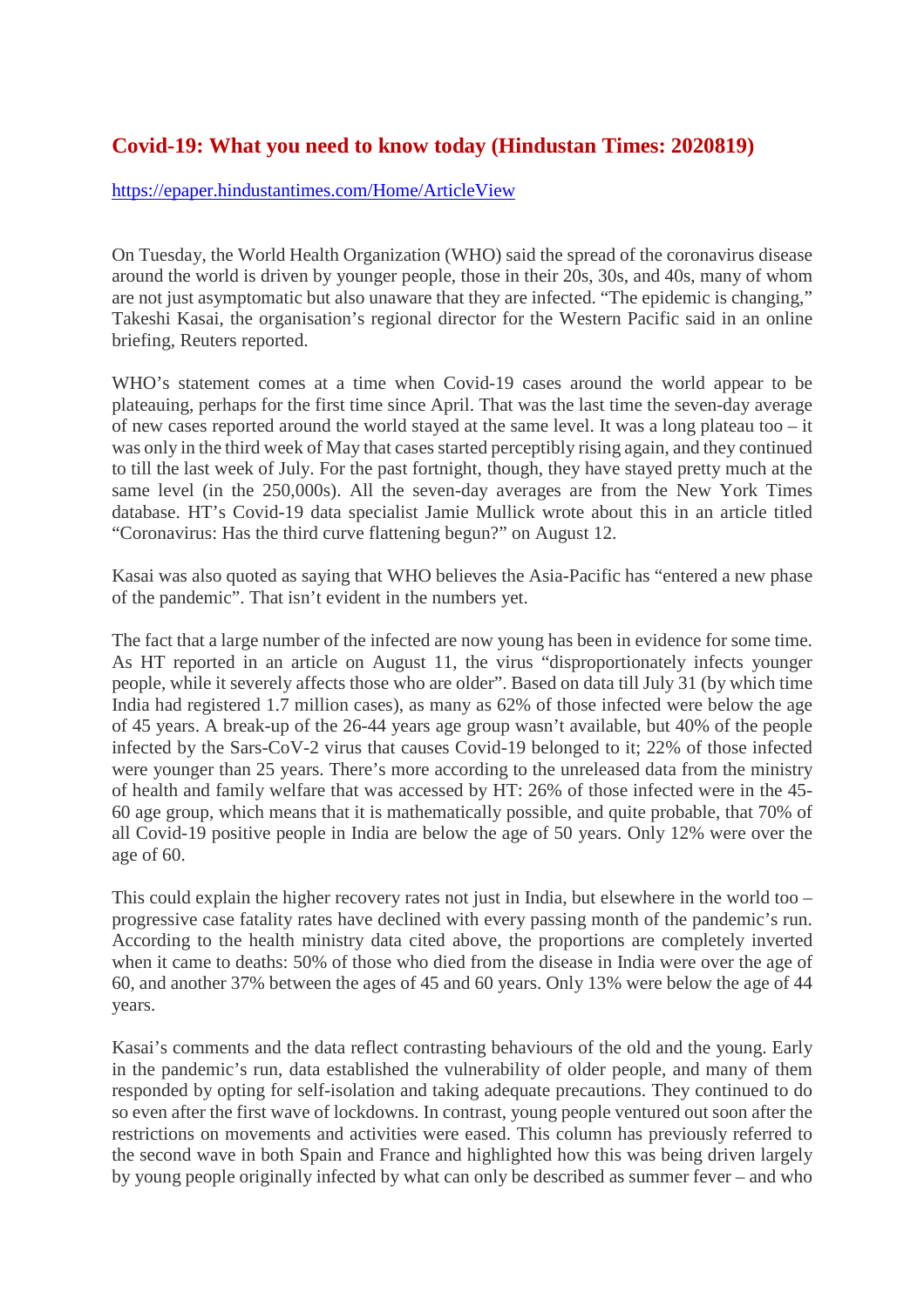then went on to be infected by something that was more dangerous, if not to them, then to older members of their families.

#### **Mortality Rate (The Asian Age: 2020819)**

http://onlineepaper.asianage.com/articledetailpage.aspx?id=15050990

# 55,000 new Covid cases, mortality rate reducing

#### **AGE CORRESPONDENT** NEW DELHI, AUG. 18

With little over 55,000 fresh cases on Tuesday, the total number of novel coronavirus cases in India zoomed past 27 lakhs. In the last 24 hours, 886 new deaths were recorded taking the country's total fatalities to 51,797 as per union health ministry. However, according to COVID19India.org, the death figures were over 52,000 by Tuesday evening and overall cases over 27.3 lakh.

Despite such high numbers being recorded daily, Niti Aayog member V.K. Paul said there are reassuring signals too as the number recoveries are up and the mortality rate is reducing. "We are really



happy with the daily testing numbers which is<br>absolutely remarkable. remarkable. We are in control of the pandemic," he said.

Union health secretary<br>Rajesh Bhushan said a decline in daily new cases has been noticed from August 13 as new detections have come down from 64,000 plus to 55,000 now. He underlined that the number of deaths too are also declining but "there is no room for laxity on containment, testing and surveillance.'

"There is a reducing

trend. But five days is a short span in a pandemic. Yet there are satisfying results that are seen of the work states doing under the guidance of the Centre," he said adding in spite of a sustained level of 7 lakh to 8 lakh test a day, the positivity figure has come down from 10.03 per cent to 7.72 per cent.

India has so far conducted 3,09,41,264 tests for detection of Covid-19 with a record 8,99,864 tests done in a single day. The total number of recoveries crossed 19 lakhs with 57,937 patients being cured in the last 24 hours the highest recorded in a day so far. Active cases stand at 6.73 lakh. The recovery rate is 73.18 per cent and case fatality rate has come to 1.92 per cent.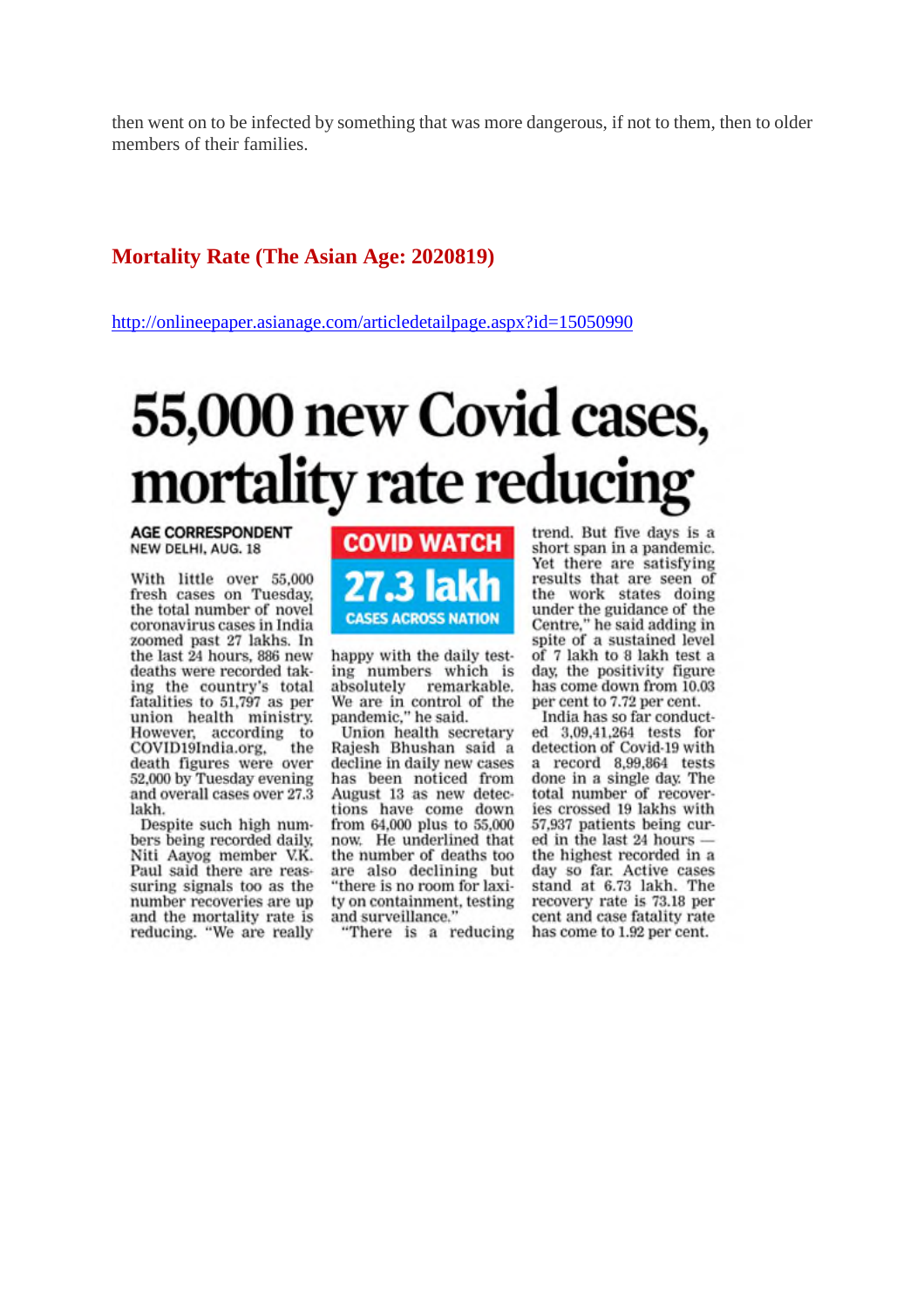#### **Cancer burden**

#### **Report predicts 12% rise in India's cancer burden (The Hindu: 2020819)**

https://www.thehindu.com/sci-tech/health/report-predicts-12-rise-in-indias-cancerburden/article32386880.ece

Representational Image | Cancers of the lung, mouth, stomach and oesophagus were the most common cancers among men while cancers of the breast and cervix uteri were the most common cancers among women, the report said.

Representational Image | Cancers of the lung, mouth, stomach and oesophagus were the most common cancers among men while cancers of the breast and cervix uteri were the most common cancers among women, the report said. | Photo Credit: The Hindu

Tobacco-related cancers estimated to contribute 27.1% of cases this year.

Cancer cases in the country are likely to increase to 15.6 lakhs by 2025 — a 12% increase from current estimated cases — based on current trends, according to the National Cancer Registry Programme Report 2020. The figures were released by the Indian Council of Medical Research (ICMR) and National Centre for Disease Informatics & Research (NCDIR), Bengaluru, here on Tuesday.

The report also found that in 2020, tobacco-related cancers are estimated to contribute to 27.1% of the total cancer burden, and highest in the north-eastern region of the country. The other common cancers included gastrointestinal tract cancers and breast cancer.

Cancers of the lung, mouth, stomach and oesophagus were the most common cancers among men. Cancers of the breast and cervix uteri were the most common cancers among women, the report said.

According to a release issued by the ICMR, the report estimates that in 2020 cancer cases in the country will be at 13.9 lakhs.

"These estimates are based on information related to cancer collected from 28 Population Based Cancer Registries (PBCRs). Additionally, 58 Hospital Based Cancer Registries (HBCRs) provided cancer data," it added.

In 2020, tobacco related cancers are estimated to contribute 3.7 lakhs (27.1%) of the total cancer burden.

Among women, breast cancers are estimated to contribute 2.0 lakhs (14.8%) and cervix cancer are estimated to contribute 0.75 lakhs (5.4%), whereas for both men and women, cancers of the gastrointestinal tract is estimated to contribute 2.7 lakhs (19.7%) of the total cancer burden.

The cancer incidence rate for male population ranges from 269.4 in Aizawl district (highest in India) to 39.5 in Osmanabad and Beed district per 1,00,000 population. Similarly, the cancer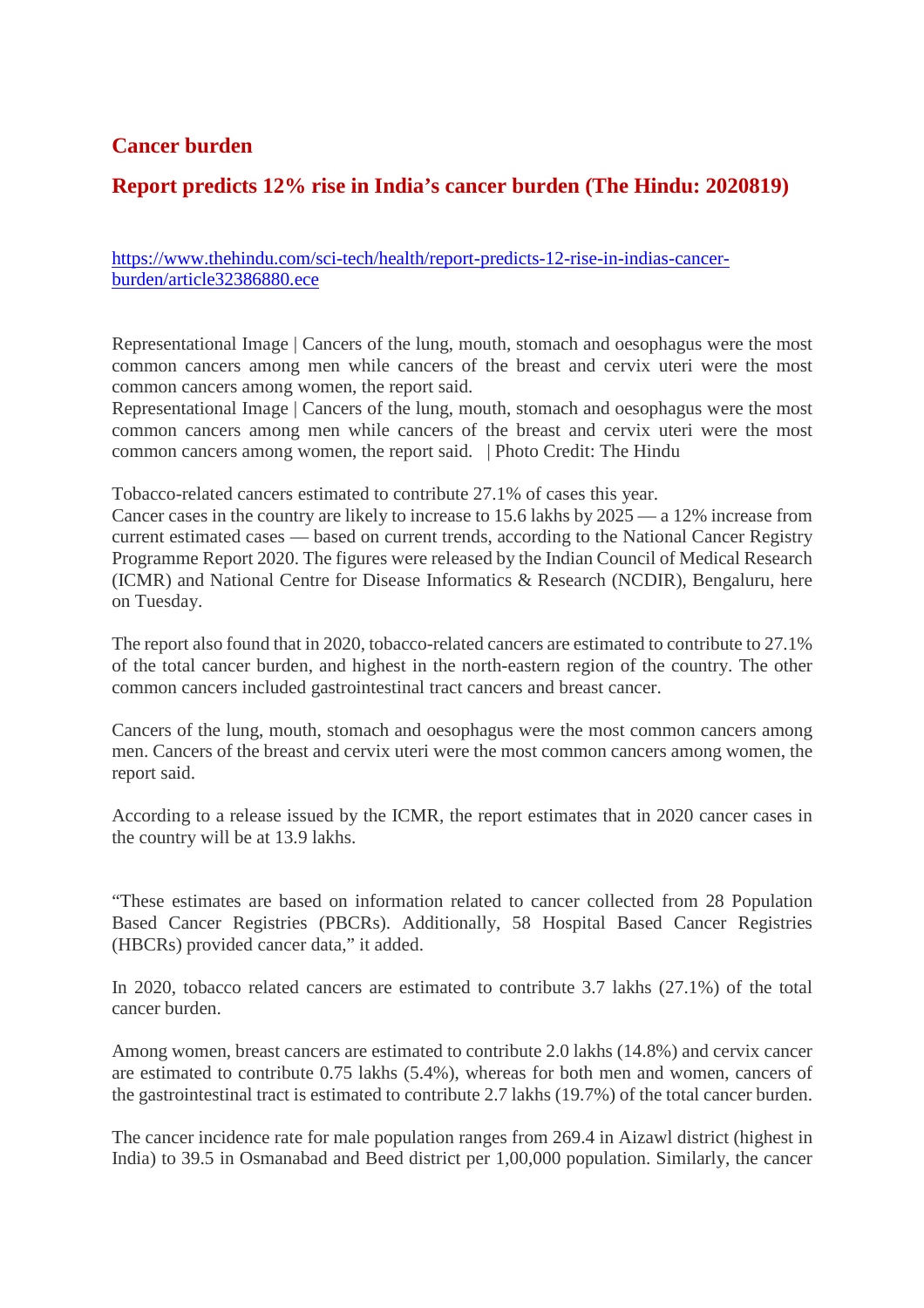incidence rate for women population ranges from 219.8 (Papumpare district) to 49.4 (Osmanabad & Beed district) per 1,00,000 population.

Cancers related to use of any form of tobacco were highest in the northeastern region of the country and in higher proportions in men.

"A significant increase in the incidence rates of breast cancers in women, and lung and head  $\&$ neck cancers in both men and women was observed in most of the registries. However, a declining trend was seen in most of the registries for cancer of the cervix," noted the report.

It added that cancers of the lung were diagnosed at a stage of spread to distant sites, while cancers of head and neck, stomach, breast and cervix were in higher proportions with locoregional spread.

#### **Pulse oximeters**

#### **What you need to know about pulse oximeters (The Hindu: 2020819)**

https://www.thehindu.com/sci-tech/health/what-is-it-pulse-oximeters-during-the-coronaviruspandemic/article32128601.ece

A man using a pulse oximeter | Photo Credit: Divya Kala Bhavani

Pulse oximeters have been flying off the shelves during the COVID-19 pandemic. We decode how they work

Back when TikTok reigned strong in India, there were hundreds of videos of people showing that wearing a mask did not inhibit oxygen saturation. One user Emily Lyoness, who has moderate persistent asthma, recorded herself wearing a spectrum of masks — from a reusable fabric mask to a P100 mask — and tested her oxygen levels by clipping a pulse oximeter to her index finger. The oxygen reading on the device wavered between 98 and 99.

People with COVID-19 often need oxygenation support, so this tool, a staple for many doctors, has become something of a necessity for the layperson. Oximeters have been flying off the shelves for many households' first aid kits, largely because they are non-invasive, low-cost, easy to use, and effective at detecting hypoxemia (low blood oxygen levels).

Device must-know's

It comprises a monitor which contains the batteries and display; a probe, which consists of light emitting diodes or LEDs and a light detector called a photo-detector. This probe senses the user's pulse.

There are two important readings: the pulse rate, recorded as beats per minute (60 to 100 is the safe range); and the oxygen saturation of haemoglobin in arterial blood, the reading of which is recorded as SpO2). Normal readings range from 95% to 100%; anything less, and the user should get medical assistance from a doctor. If your oximeter has alarms, atypical readings will set them off.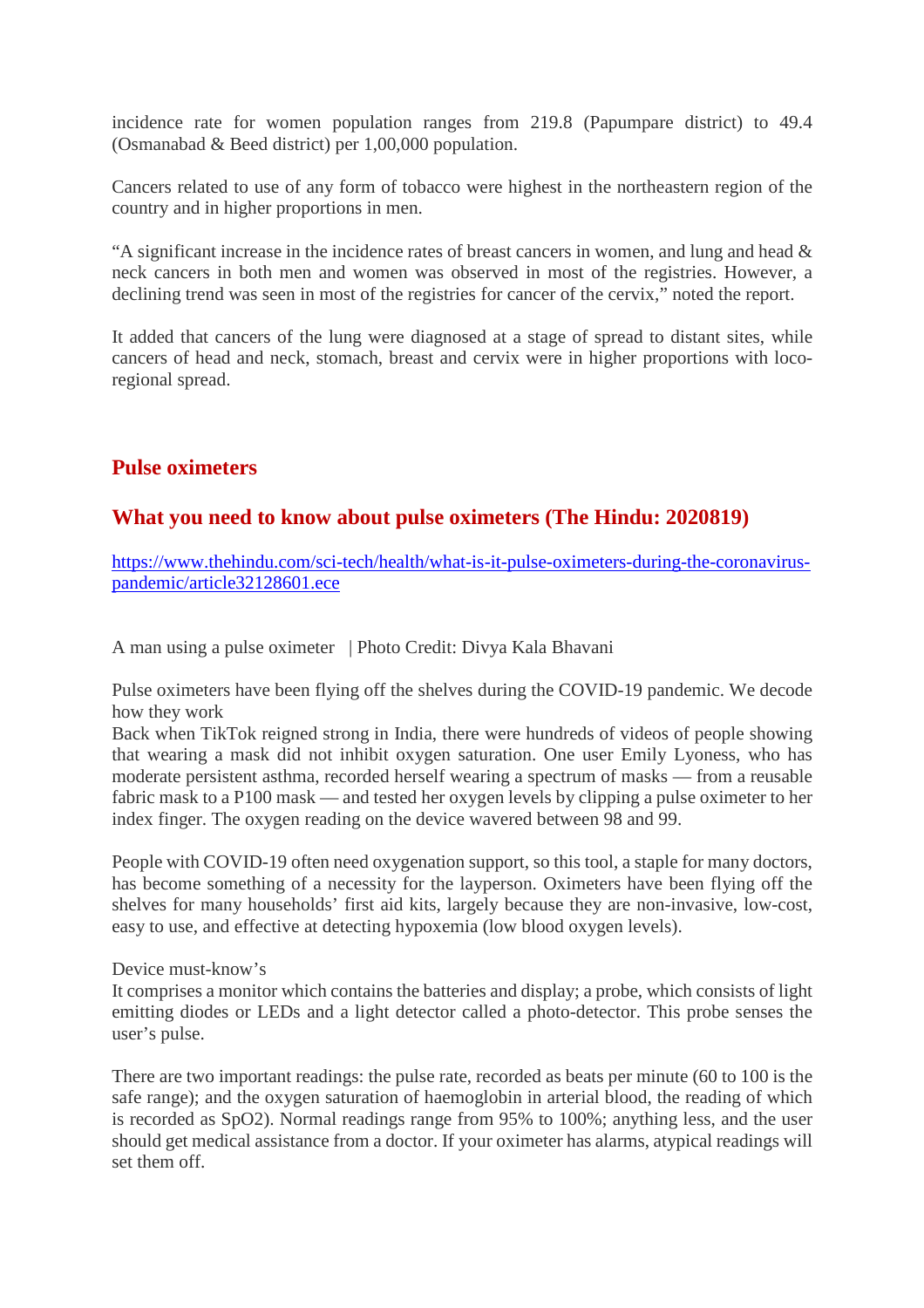Watch | All you need to know about pulse oximeters

The mechanism clips onto the user's forefinger, though some oximeters have been known to be clipped onto one's big toe or even the ear, depending on the model. According to the World Health Organization's Pulse Oximetry Training Manual, one must use the oximeter with patience. Once clipped on, it requires about 10 seconds to get an accurate reading.

A pulmonologist based in Jaipur and chief editor of Lung India, Dr Virendra Singh points out that pulse oximeters are not COVID-19 detectors. He states, one cannot use the pulse oximeter as a sole detector for any respiratory issues. It is only meant to give readings for a small time interval

When buying an oximeter, do be wary of the brand names. There are oximeters selling on ecommerce platforms that will work for a month at most before giving out, and may cost as much as about ₹2,000.

We'd suggest going to your pharmacy. Most Indian pharmacies have partnered with legitimate names in the medical device sub-industry to provide cost-effective and reliable pulse oximeters. Those who want to support India-made pulse oximeters can look to AmbiTech, Oxysat, or Home Medix, among other names.

#### **Kabasura kudineer'**

#### **Siddha research papers throw light on efficacy of 'Kabasura kudineer' in managing COVID-(The Hindu: 2020819)**

https://www.thehindu.com/sci-tech/health/siddha-research-papers-throw-light-on-efficacy-ofkabasura-kudineer-in-managing-covid-19/article31868238.ece

The ingredients are powdered and mixed with water, then boiled to make a decoction of onefourth of its initial volume.

With a global race on to find a cure for the deadly coronavirus, teams of Siddha doctors in Tamil Nadu who dug deep into the traditional system of medicine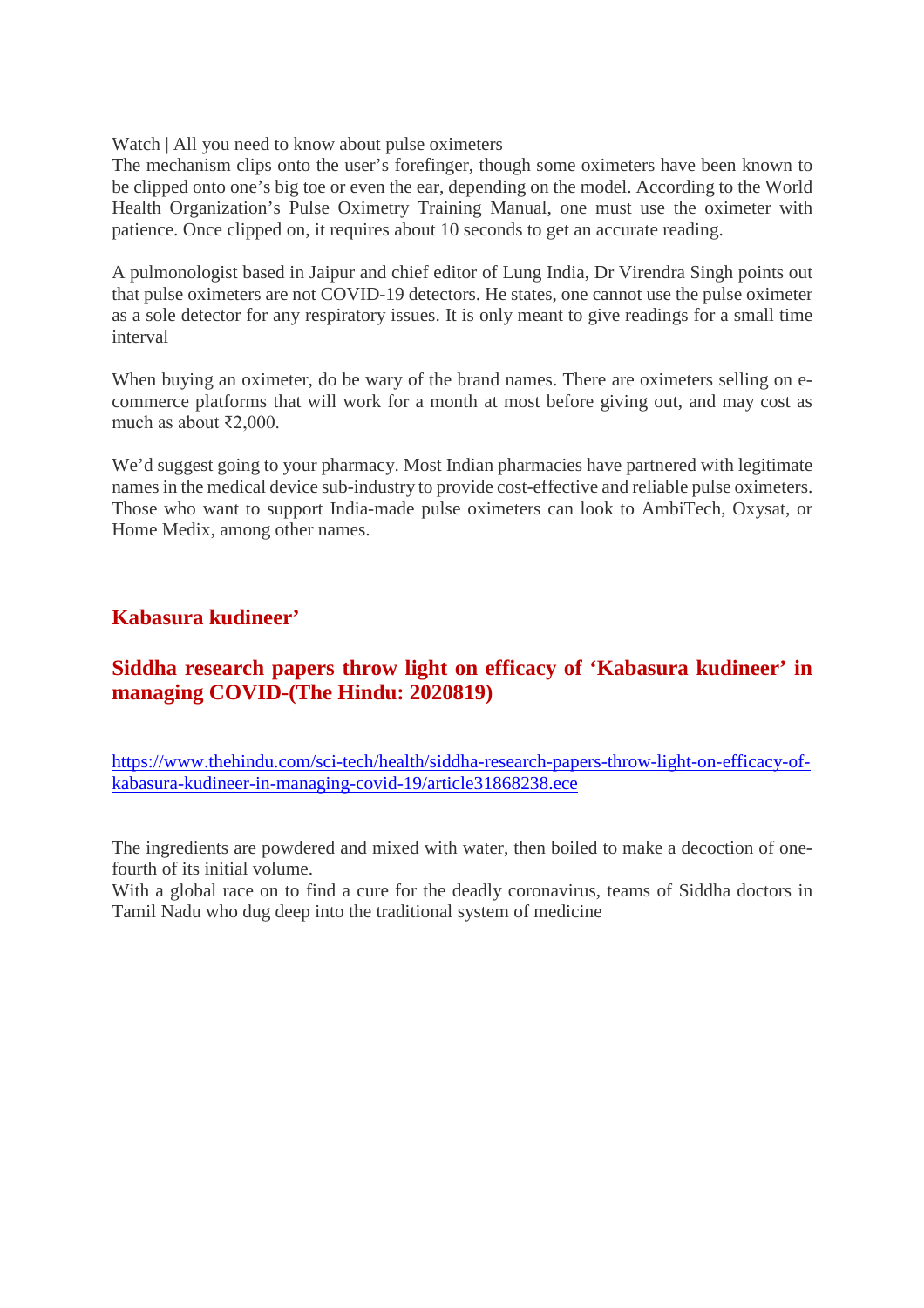#### **Infection**

#### **Coronavirus | Scientists break down three stages of infection, suggest individualised treatment for patients-(The Hindu: 2020819)**

https://www.thehindu.com/sci-tech/health/coronavirus-scientists-break-down-three-stages-ofinfection-suggest-individualised-treatment-for-patients/article31827020.ece

The three stages are characterised by a different type of biological interaction with the virus. Scientists have described three distinct phases of COVID-19 disease progression in patients, urging medical professionals to consider an individualised treatment approach for patients based on their symptoms corresponding to these stages of infection.

#### **Post-Covid complications a new dimension**

#### **Post-Covid complications a new dimension, have to be aware' (New Kerala: 2020819)**

https://www.newkerala.com/news/2020/146515.htm

Post-Covid complications, like respiratory symptoms and an immunological response in children, are a "new dimension" and people have to be aware of them, a top official dealing with the pandemic said on Tuesday.

The caution comes as Union Home Minister Amit Shah was admitted to the All India Institute of Medical Sciences here on Tuesday after he complained of fatigue and body ache -- four days after he tested negative for coronavirus.

Addressing a press briefing, Niti Aayog member and head of the national task force on Covid-19, V.K. Paul said "Post-Covid sub-acute morbidities are a new dimension. Scientific and medical communities are keeping an eye on it. These things are happening to an extent. We will have to be aware that there may be some impact later too."

Meanwhile, Health Secretary Rajesh Bhushan called the coronavirus situation in the country "reassuring", with the daily infection rate, as well as the fatality rate, having shown a downward trend in the last five days.

"In the context of pandemic, this is a short time, but we must be satisfied that the results are showing. Both the parameters show a satisfactory situation but there is no reason for us to slacken our guard. We must be alert," he added.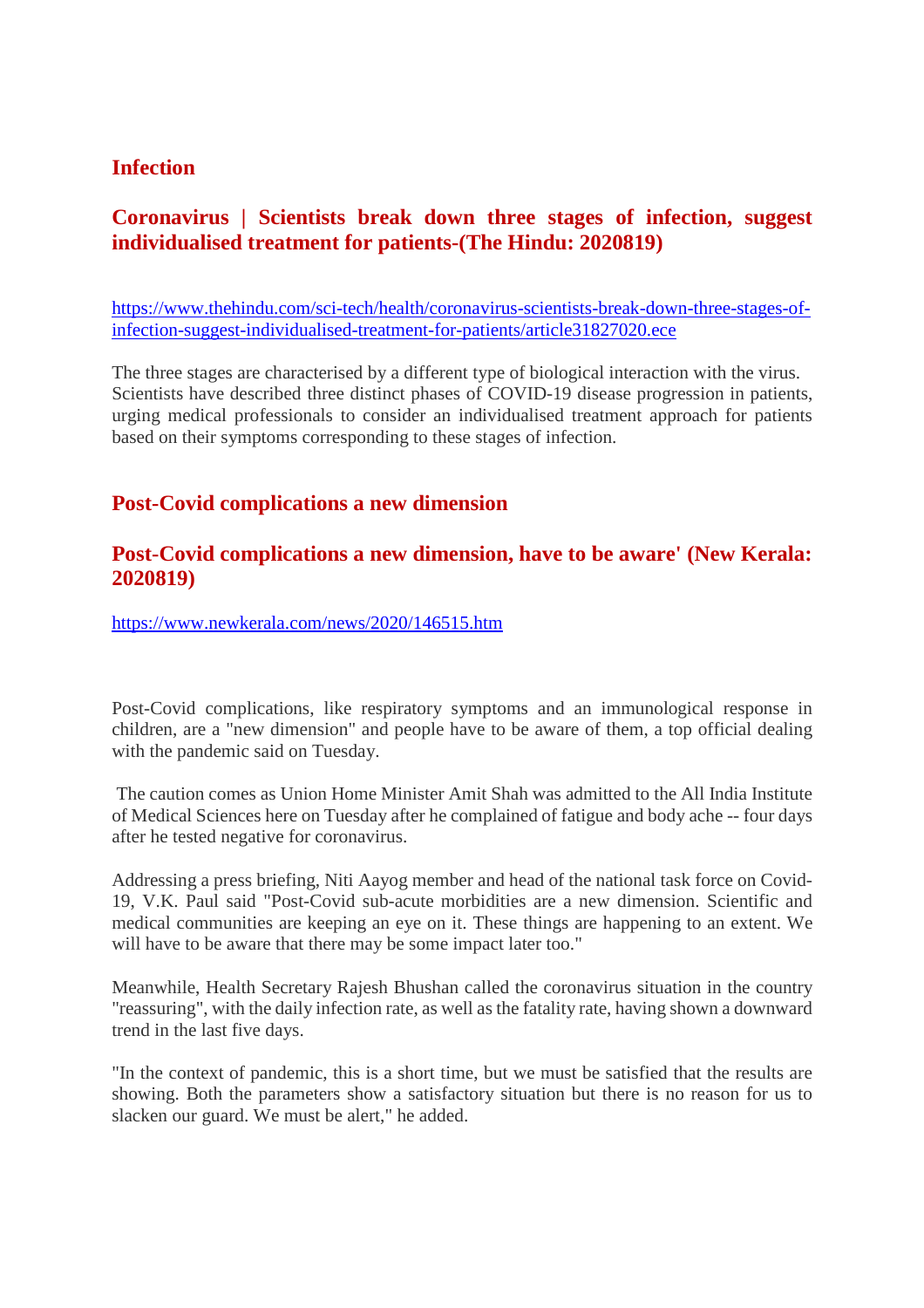Alluding to vaccine development in the country, they said that one of the three vaccine candidates would enter the third phase of the pre-clinical human trials by Wednesday. However, they did not reveal the names of the vaccine.

India has currently three vaccine candidates for Covid-19 -- ChAdOx1, developed by Oxford University and manufactured jointly by the Serum Institute of India, Pune and AstraZeneca; Bharat Biotech's Covaxin, jointly developed with the Indian Council of Medical Research; and Zycov D by Zydus Cadila.

Paul refused to divulge the date of completion of vaccine development and issued a word of caution by asking people not to assume that any vaccine which is going for trial will be successful.

The announcement of status on the vaccine comes a day after the National Expert Group on Vaccine Administration met five domestic Covid vaccine manufacturers on Monday to review the clinical trial stages of these vaccine candidates. The manufacturers included two whose products are not yet in the clinical trial stages in India.

"We spoke to vaccine manufactures and requested them to provide more clear cut data, information on their individual capacity and how they will pan out on time. We asked them how they can ramp up the capacity. This is a dialogue in motion. India has huge potential and capacity," Paul said.

Besides this, the Ministry of Health and Family Welfare divulged that India had exported 23 lakh PPE kits in July and 15.7 lakh in August to countries like the UK, the US, the United Arab Emirates, Slovenia and Senegal.

India's coronavirus tally crossed the 27 lakh mark on Tuesday with 55,079 fresh cases in 24 hours, while the toll climbed to 51,797 with 876 more fatalities. The recovered patients are 2.93 times the active ones.

Only 25 per cent of the total cases are active. Death rate stands at 1.92 per cent, while the recovery rate is at 73.18 percent.

"Number of Covid-19 tests per day has gone up to nine lakh per day which is remarkable. Testing is the key to disease containment and reducing mortality and improving outcomes," Paul said, cautioning people not to be lax as the challenge has not subsided.

#### **Inflammatory diseases**

**Protein produced by nervous system may help treatments for inflammatory diseases: Study (New Kerala: 2020819)**

https://www.newkerala.com/news/2020/146501.htm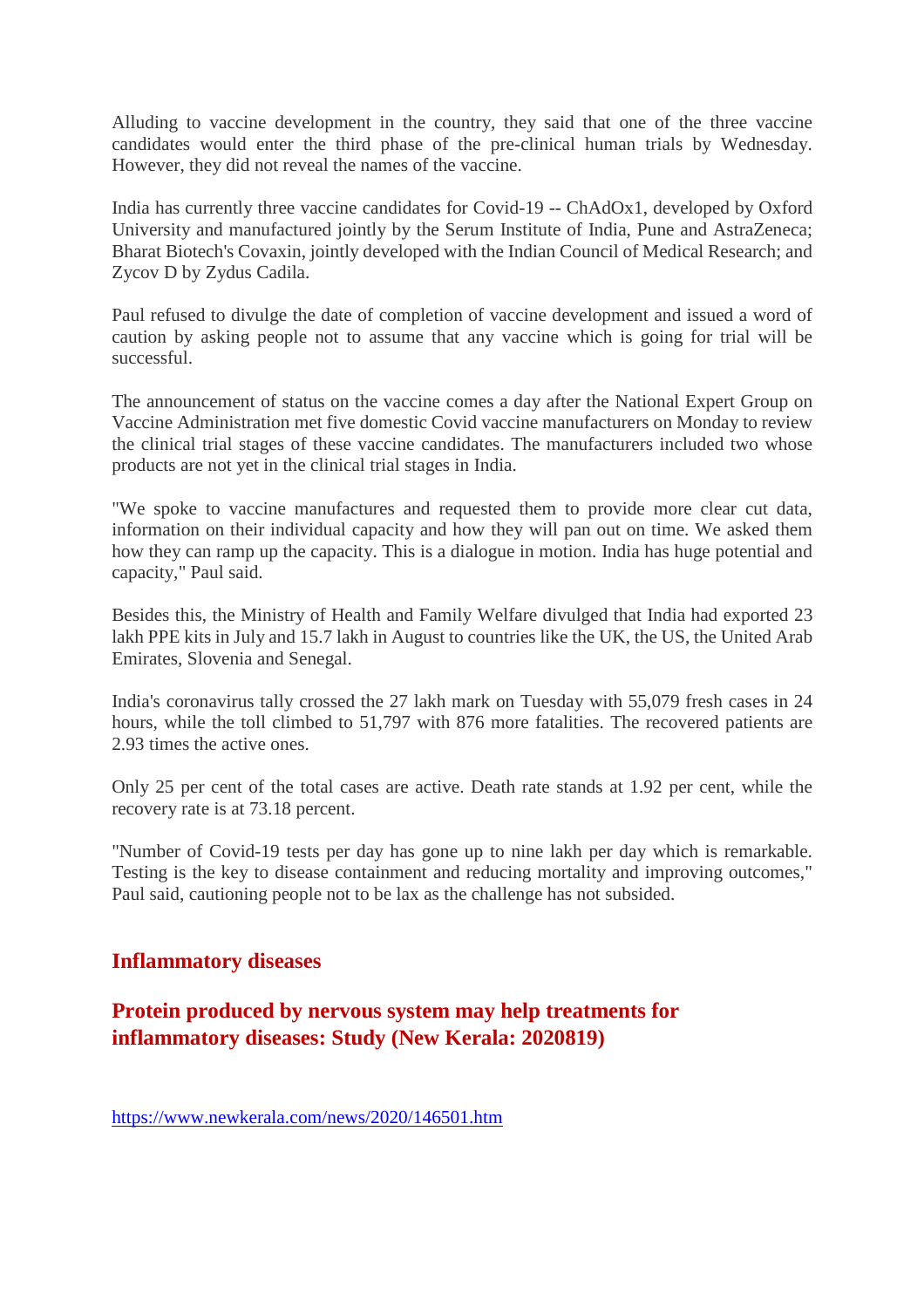August 18: A team of researchers may have found the key to treating inflammatory diseases like asthma, allergies, chronic fibrosis, and chronic obstructive pulmonary disease (COPD).

In a study published in the journal Nature Immunology, researchers from the Rutgers University discovered that neuromedin B (NMB), a protein produced by the nervous system, was responsible for preventing overactive immune responses and damaging inflammation.

An immune response refers to the body's ability to recognize and defend itself against harmful substances. Although beneficial to help clear infections, an immune response can also promote damaging inflammation if not properly restricted.

The researchers found that the NMB protein can stop the type of inflammation that occurs in diseases like asthma, allergies, chronic fibrosis, and COPD.

"For many years, the mechanism through which the body shuts down an inflammatory response to heal itself after worm infections remained poorly understood," said Mark C. Siracusa, lead author and an assistant professor at the Rutgers New Jersey Medical School. "Our study provided that understanding and a hope for possible treatments using NMB, which has great potential to treat inflammatory diseases like asthma, allergies, and COPD."

COPD is the third most common cause of death among inflammatory diseases and allergies the sixth in the United States.

"Scientists previously thought the immune system was capable of regulating itself in order to resolve inflammation to prevent tissue damage. However, emerging work is beginning to reveal that complex interactions between the immune system and the nervous system serve to restrict inflammation and promote health," said Siracusa.

A patent cooperation treaty (PCT) patent application was filed by the Rutgers Office of Research Commercialisation. The next steps for researchers include developing drugs using the protein to treat diseases like asthma, COPD, and allergies.

#### **Antibiotics**

#### **Antibiotics may increase inflammatory bowel disease: Lancet (New Kerala: 2020819)**

#### https://www.newkerala.com/news/2020/146498.htm

Researchers have found that antibiotics use may be associated with an increased risk of inflammatory bowel disease (IBD) and its subtypes ulcerative colitis and Crohn's disease.

IBD is a term for two conditions (Crohn's disease and ulcerative colitis) that are characterised by chronic inflammation of the gastrointestinal (GI) tract.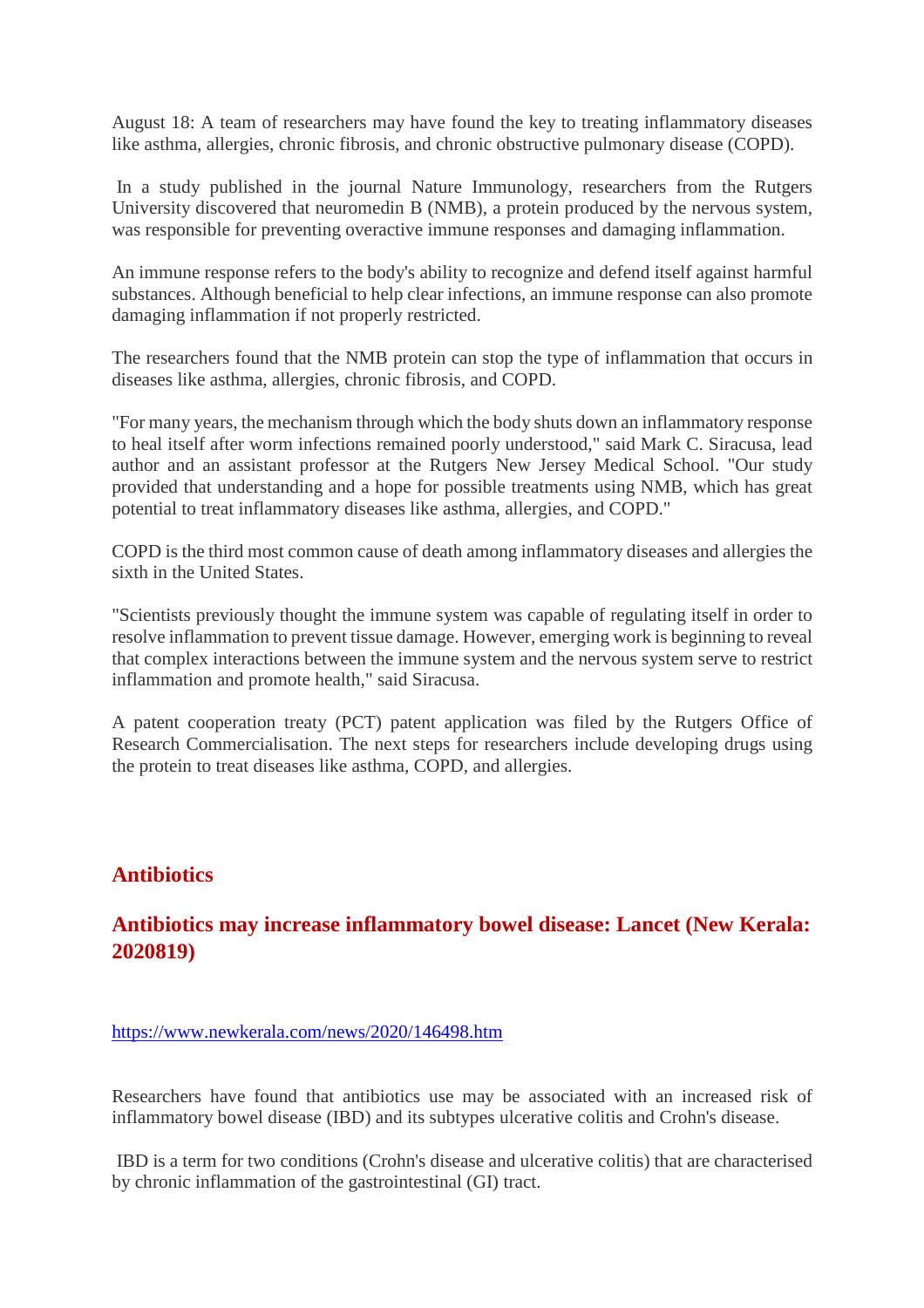According to the study, published in The Lancet Gastroenterology iamp; Hepatology, the association between antimicrobial treatment and IBD remained when patients were compared with their siblings.

IBD is becoming more common, particularly in Europe, the US and other parts of the world undergoing rapid economic development, increased sanitation, and more frequent use of antibiotics.

With a growing appreciation for the gut microbiome's role in maintaining human health, concern has risen that antibiotics may perturb and permanently alter these fragile microbial communities. This could potentially impact the risk of gastrointestinal disease.

In the study, researchers were able to more definitively demonstrate that more frequent use of antibiotics was associated with the development of IBD and its subtypes.

"I think this affirms what many of us have suspected--that antibiotics, which adversely affect gut microbial communities, are a risk factor for IBD," said study lead author Dr Long Nguyen from the Harvard Medical School in the US.

The researchers identified almost 24,000 new IBD cases (16,000 had ulcerative colitis and 8,000 Crohn's disease) and compared them with 28,000 siblings, and 117,000 controls from the general population.

The researchers were able to enroll all consecutive, eligible patients with new-onset IBD from a population-based register over a ten-year study period, limiting selection bias.

The findings showed that prior use of antibiotics was associated with a nearly two-times increased risk of IBD after adjusting for several risk factors.

The increased risk was noted for both ulcerative colitis and Crohn's disease with the highest estimates corresponding to broad-spectrum antibiotics.

"To identify risk factors for IBD is important, and ultimately our aim is to prevent the disease. Our study provides another piece of the puzzle and even more reason to avoid using antibiotic

#### **ऐटं ीबॉडीज (Antibodies)**

#### **कोरोना सेलड़नेके िलए हर चौथेभारतीय के शरीर ममौजूद हऐटं ीबॉडीज, टेसट् मदावा(Navbharat Times: 2020819))**

https://navbharattimes.indiatimes.com/india/one-in-every-four-indians-may-have-antibodies-to-fight-coronavirus-showsprivate-survey/articleshow/77624921.cms

अगर किसी के शरीर में ऐंटीबॉडीज (Antibodies) हैं तो उसे कोविड-19 से इमयुनिटी (Covid-19 immunity) मिल जाती है। हालांकि यह इमयनिटी कितने वकत तक रहती है, इसे लेकर अभी मतभेद बरकरार हैं।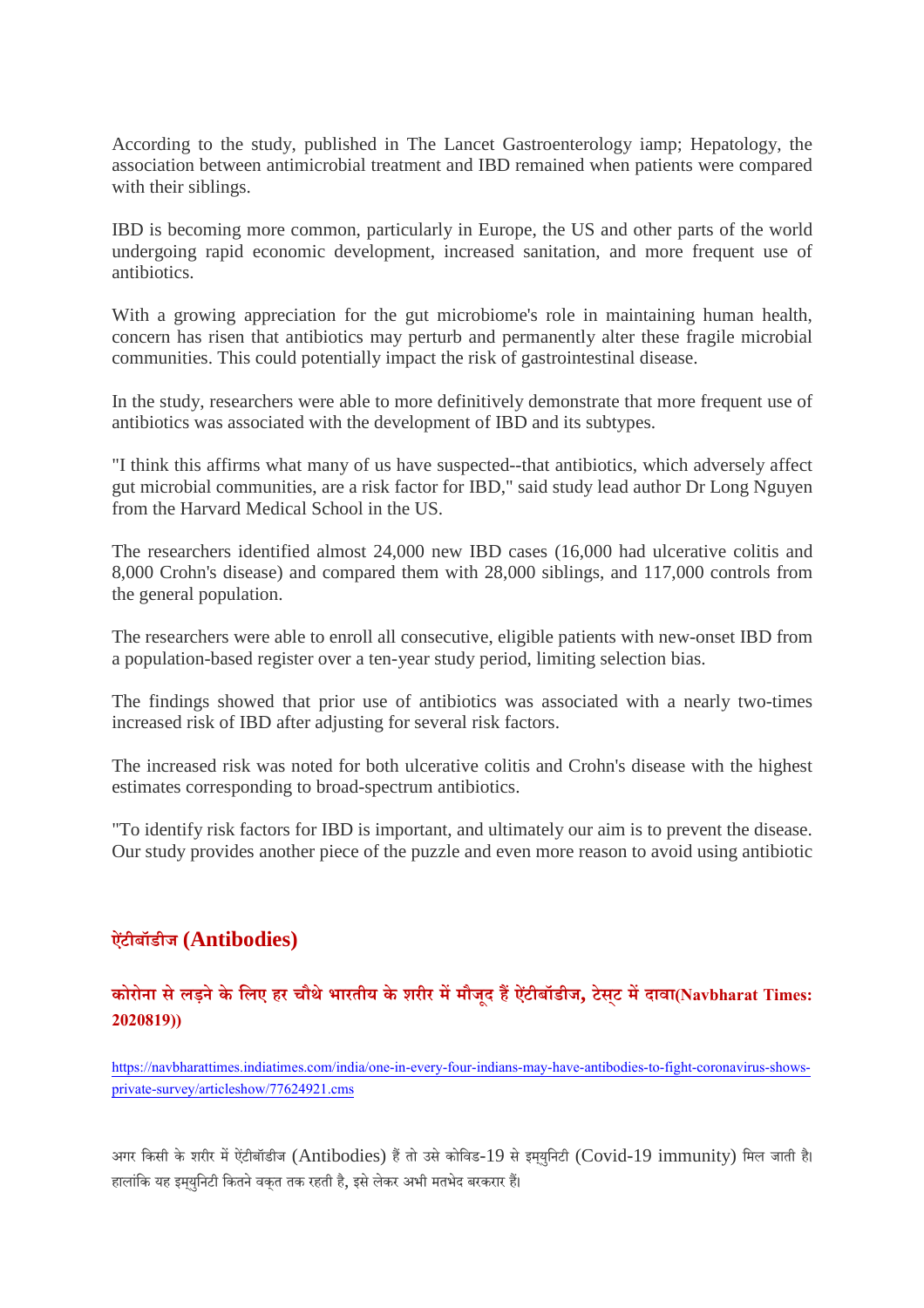कोरोना: भारत में वैक्सीन को लेकर ये बड़ी खुशखबरी चिचत िविडयो

चीनी श्रमिकों ने पाकिस्तान में कर दी आर्मी जवानों की पिटाई

रूस की वैक्सीन में भारत की भी दिलचस्पी, एम्स डायरेक्टर ने बताई दो शर्तें

जब किंग कोबरा ने उतारी केंचुली, सिहरन पैदा करने वाला वीडियो हाइलाइट्स: नैशनल लेवल ाइवेट लैब केटेसट््स केआधार पर दावा हर चार में से एक भारतीय के शरीर में कोरोना ऐंटीबॉडीज शहर-शहर जाकर हुआ सर्वे, दिल्ली में इस हफ्ते आएंगे दूसरे सर्वे के नतीजे हर्ड इम्युनिटी से भारत अब भी बहुत दूर, कुछ मोहल्लों में बन चुकी ऐसी स्थिति

#### मालती अय्यर, नई दिलली

देश के हर चार में से एक शख़्स के भीतर कोरोना से लड़ने वाली ऐंटीबॉडीज (Corona fighting antibodies) हो सकती हैं। एक नैशनल-लेवल प्राइवेट लैबोरेटरी के कोविड-19 टेसट्स के आधार पर यह बात निकलकर सामने आई है। शहरों में कई सिविल कॉर्पोरेशंस और देश के कुछ प्रमुख रिसर्च संस्थानों (TIFR, IISER) के सर्वेक्षणों के नतीजे और उम्मीद जगाते हैं। सोमवार को पुणे के कुछ इलाकों में 50% से ज्यादा सीरो-पॉजिटिविटी होने की बात सामने आई थी। इसके अलावा मुंबई के सलमों में भी 57% पॉजिटिविटी देखने को मिली। दिलली का पहला सीरो सर्वे बताता है कि टेसट हुए लोगों में से 23% सीरो-पॉजिटिव थे। वहां दूसरे सीरो सर्वे के नतीजे इस हफ्ते आएंगे।

#### 'मजबूत है भारतीयों की इमयुनिटी'

शरीर में ऐंटीबॉडीज मिलने का मतलब है कि उस शखस को कोरोना से इमयुनिटी हासिल हो चुकी है। मगर यह इमयुनिटी कितने वकृत के लिए है, इसपर अभी एक्सपर्ट्स की एक राय नहीं है। जब एक सीमा से ज़्यदा लोगों में ऐंटीबॉडीज मिलती हैं तो इससे नोवेल कोरोना वायरस के प्रति हर्ड इम्युनिटी डेवलप हो सकती है। महाराष्ट्र कोविड टास्क फोर्स के सदस्य डॉ शशांक जोशी ने कहा, "भारत इकलौता ऐसा देश है जहां के कुछ इलाकें इतनी जयादा सीरो-पॉजिटिविटी दिखा रहे हैं। साफ है कि भारतीयों की इमयुनिटी जयादा मजबूत है।"

कोरोना ने एक दिन में छीनीं सबसे ज्यादा जिंदगियां

#### दिलली में 29% लोग सीरो-पॉजिटिव

देशभर में थायरोकेयर लैबोरेटरी की तरफ से किए गए ऐंटीबॉडी टेसट्स में पता चला कि लोकल लेवल पर पॉजिटिविटी ज्यादा है। लैब के मैनेजिंग डायरेकटर अरोकियासवामी वेलमणि ने कहा कि भारत में अबतक दो लाख से जयादा लोगों का टेसट हआ है। इनमें से करीब 24% में कोविड- $19$  के प्रति ऐंटीबॉडीज मिली हैं। दिल्ली में यह आंकड़ा  $29\%$  रहा जबकि महाराष्ट्र में  $27\%$  लोग वायरस के प्रति एक्सपोज हुए। ठाणे का हर तीसरा शखस सीरो पॉजिटिव मिला जबकि नवी मंबई में यह दर  $21\%$  रही।

#### **Corona Vaccine (Hindystan: 2020819))**

https://epaper.livehindustan.com/imageview\_259718\_79704828\_4\_1\_19-08- 2020\_2\_i\_1\_sf.html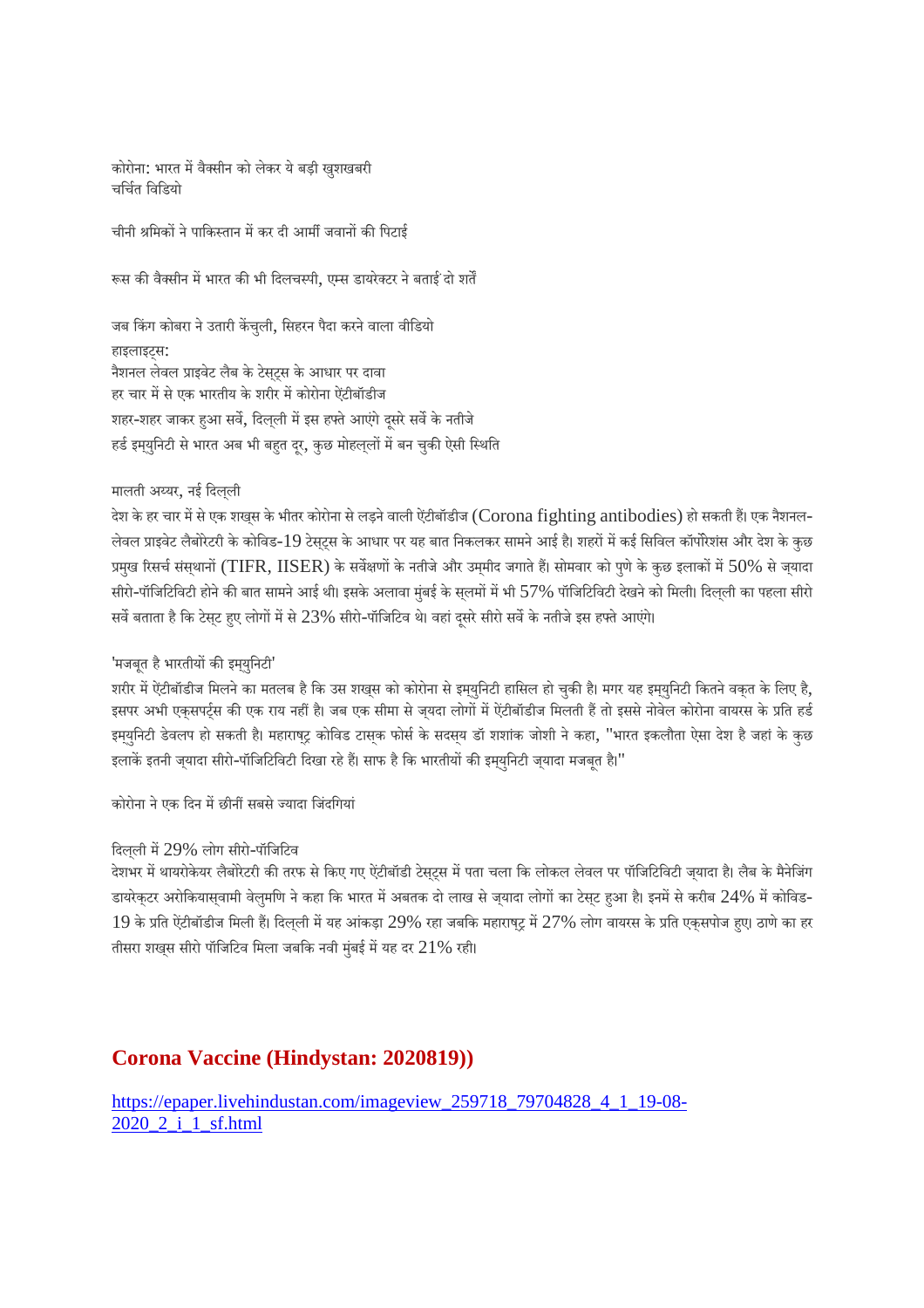# मारत में कोरोना वैक्सीन का तीसरा चरण शुरू होगा

### नई दिल्ली | विशेष संवाददाता

देश में कोरोना की तीन वैक्सीन पर काम हो रहा है। नीति आयोग के सदस्य डॉ वीके पॉल ने कहा कि मंगलवार को इनमें से एक के तीसरे चरण का परीक्षण बुधवार से शुरू हो जाएगा। हालांकि, उन्होंने इसका नाम नहीं बताया।

पॉल ने कहा, हम सही दिशा में आगे बढ़ रहे हैं। वैक्सीन की सप्लाई चेन भी शुरू होगी। हालांकि, यह नहीं बताया कि वैक्सीन कब तक तैयारी होगी। इसकी सफलता पर भी कोई दावा नहीं किया

## संक्रमण की जांच ऑन डिमांड

पॉल ने मंगलवार को बताया कि केंद्र सरकार ऑन डिमांड कोविड टेस्ट की इजाजत दे सकती है। इससे जांच कराने के इच्छुक हर व्यक्ति की तुरंत<br>कोरोना जांच हो सकेगी।

गया है। सरकार टीका निर्माता कंपनियों से संपर्क में है। स्वतंत्रता दिवस के मौके पर प्रधानमंत्री नरेंद्र मोदी ने तीन वैक्सीन का जिक्र किया था। इसी पर पॉल ने जानकारी दी है।

#### **Coronavirus Infection (Hindustan: 2020819))**

https://epaper.livehindustan.com/imageview\_259718\_79717038\_4\_1\_19-08-  $2020\,2\,$ i 1 sf.html